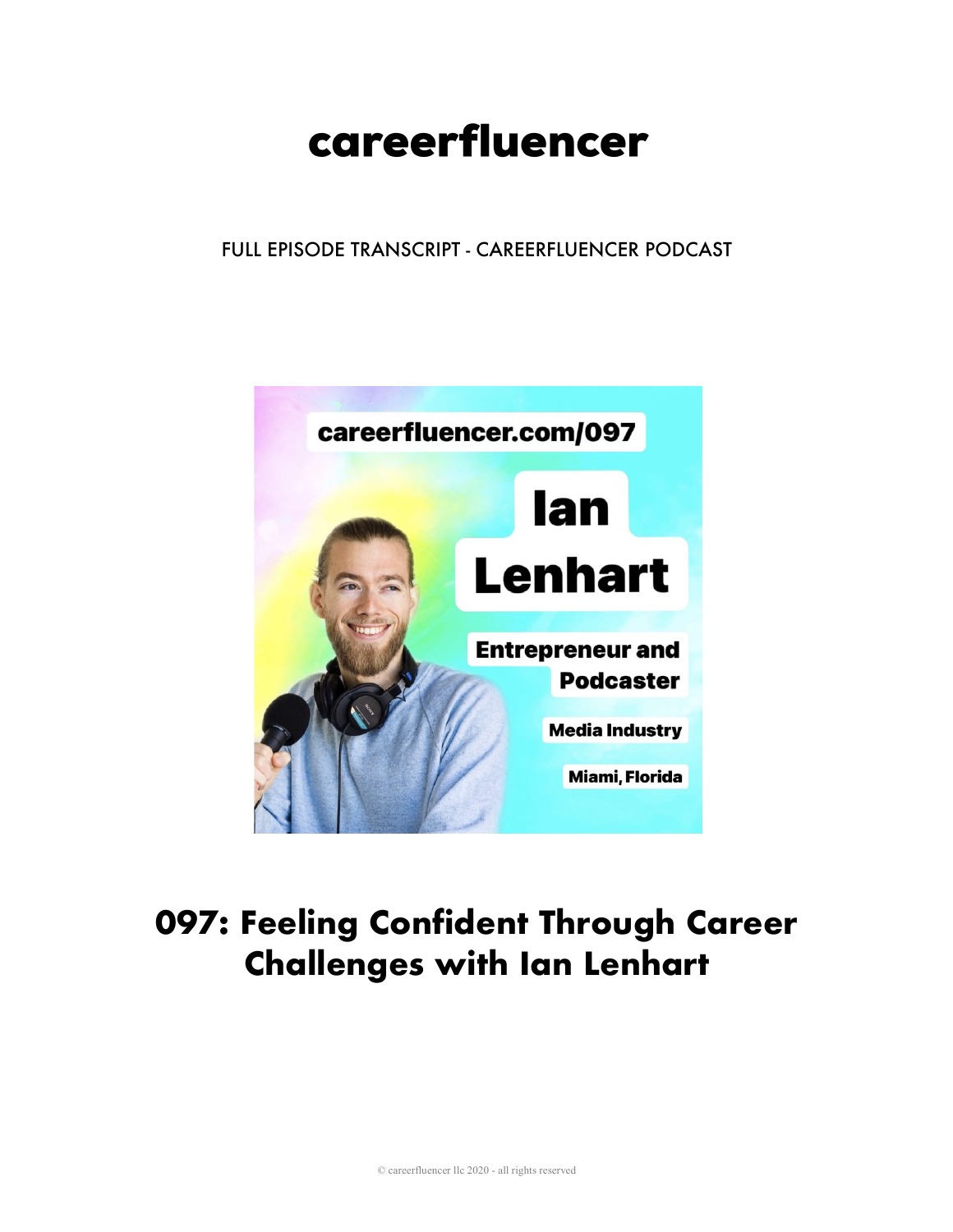Welcome to the Careerfluencer podcast. This is Ian Lenhart, I'm an entrepreneur, overall happy, good guy currently based out of Miami, Florida.

Competence is Sexy Confidence is key, but to develop confidence takes belief in yourself. And if you don't have belief in yourself, you have to find belief in yourself. If you don't have that raw underlying thing, then you have to find a way to figure it out, right? So I challenge everyone that's listening, if you don't believe in yourself, we got to work on that.

Somebody had hit me up that was in my fraternity, telling me I had something you'd be "dank" at. And this was during the summer of going into my junior year of college. And that turned out to be a call very poor pitch that introduced me to the concept of network marketing and direct sales.

This idea that there's these companies out there that anybody can join, completely up to you, and you essentially become a distributor for a company. It's the second largest industry in the world. The whole idea behind this drink was that it was a healthy energy drink with a liquid multivitamin involved with it. I thought it tasted great. And I thought it was the greatest thing that I've ever seen.

And that passion kicked me out of my comfort zone to another level. And I question thinking about when I was in college, I felt like I made some friends. But then I kind of stopped there. I didn't really push out and meet new people. And what magically happened in that time, when I got started in direct sales, I was so excited about this business opportunity that not only I could, you know, earn a living and make money, but I could help all these other people do and we're gonna do it as one big team, one big family good vibes only.

And it sort of took off. What happened there was I was just getting in front of people and giving them the pitch. I was nervous. I was so scared. It was so uncomfortable. I kept doing it consistently. We were excited. We believed in it.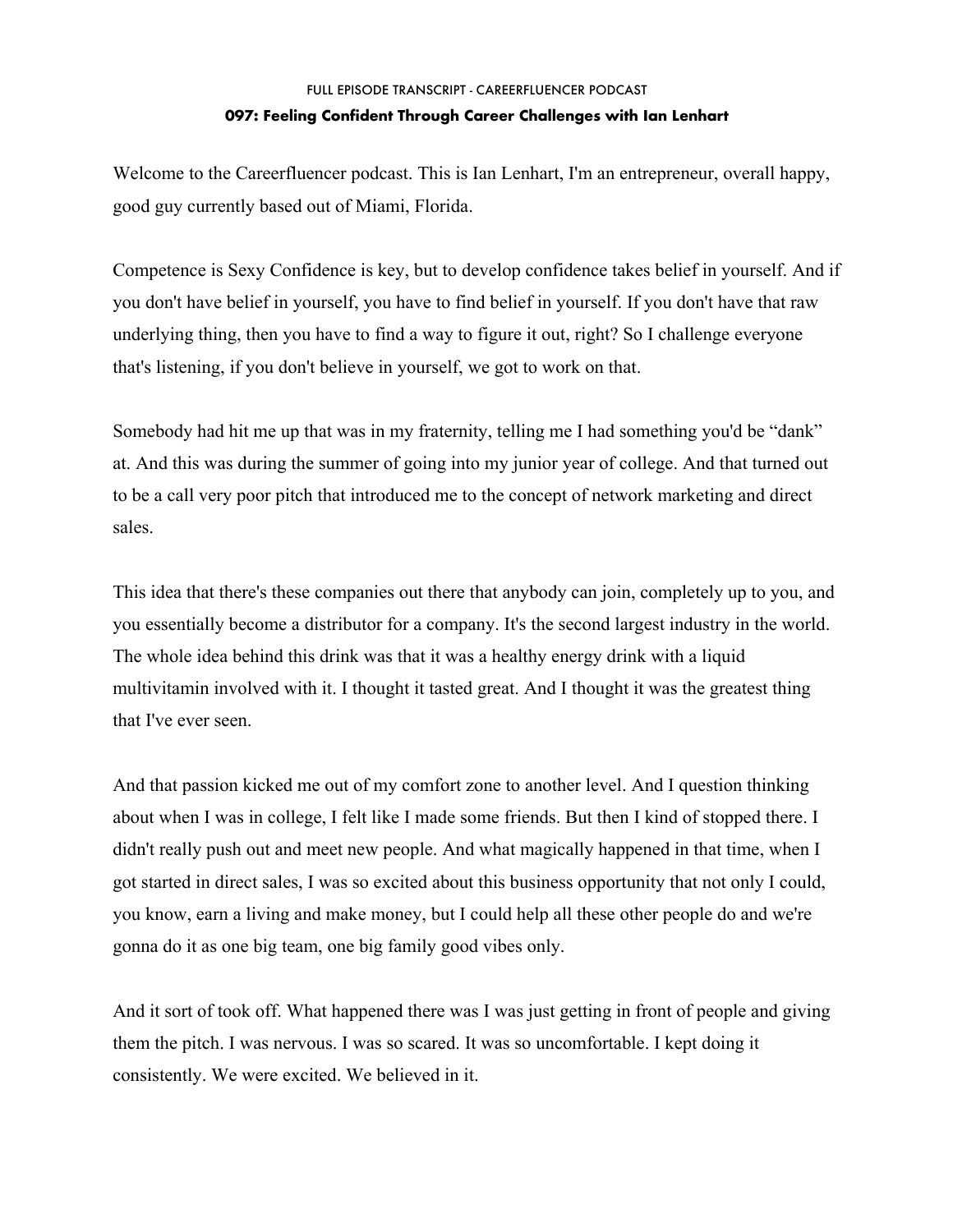And next thing, you know, we had a team and 10/20/30 different colleges, and it was growing like wildfire. We're at the peak of the business, we built a team to 1600 people 1600 distributors around the world. At that moment, I'd hit a six figure income ended up graduating a year later.

And when I took that year off, I went to 30 different states in the US and life was really good. I think at that time. When I hit that big rank, I got complacent. I just figured that everything would just continue to grow. You know what I mean?

You're just like, Ah, you know, it's almost like I hit the gym so much my muscles was looking fantastic. And then I just stopped going to the gym and I thought that the muscles would just keep growing, the company ends up getting shut down as an alleged pyramid scheme, which is both kind of hilarious when I say it out loud.

But that's the reality of what happened. That was a very hard moment for me because I went from killing it, killing it killing it to having this really expensive car payment. I wasn't saving money. I was just living life. I was living la vida and I was I was basically like this, this blows. I'm back to square one. And it was very demoralizing.

I started doubting myself. Hey, is it just that I got lucky? Was I just at the right place at the right time? Do I really even deserve to call myself successful just like simple things that everyone encounters.

Fast forward, I got a normal job. Just doing media sales. For a big advertising agency, and I hated my life it just was so boring. It was in a cubicle just selling things that people didn't want during my finals week of college. Rather than studying for my finals. I went to see net TechCrunch, Inc, Forbes. And I reached out to every startup I could possibly find.

And I would reach out and as many creative ways as possible. I'd reach out to the founders on LinkedIn, I'd reach out through cold emails and I would just send Hail Marys, throw a Hail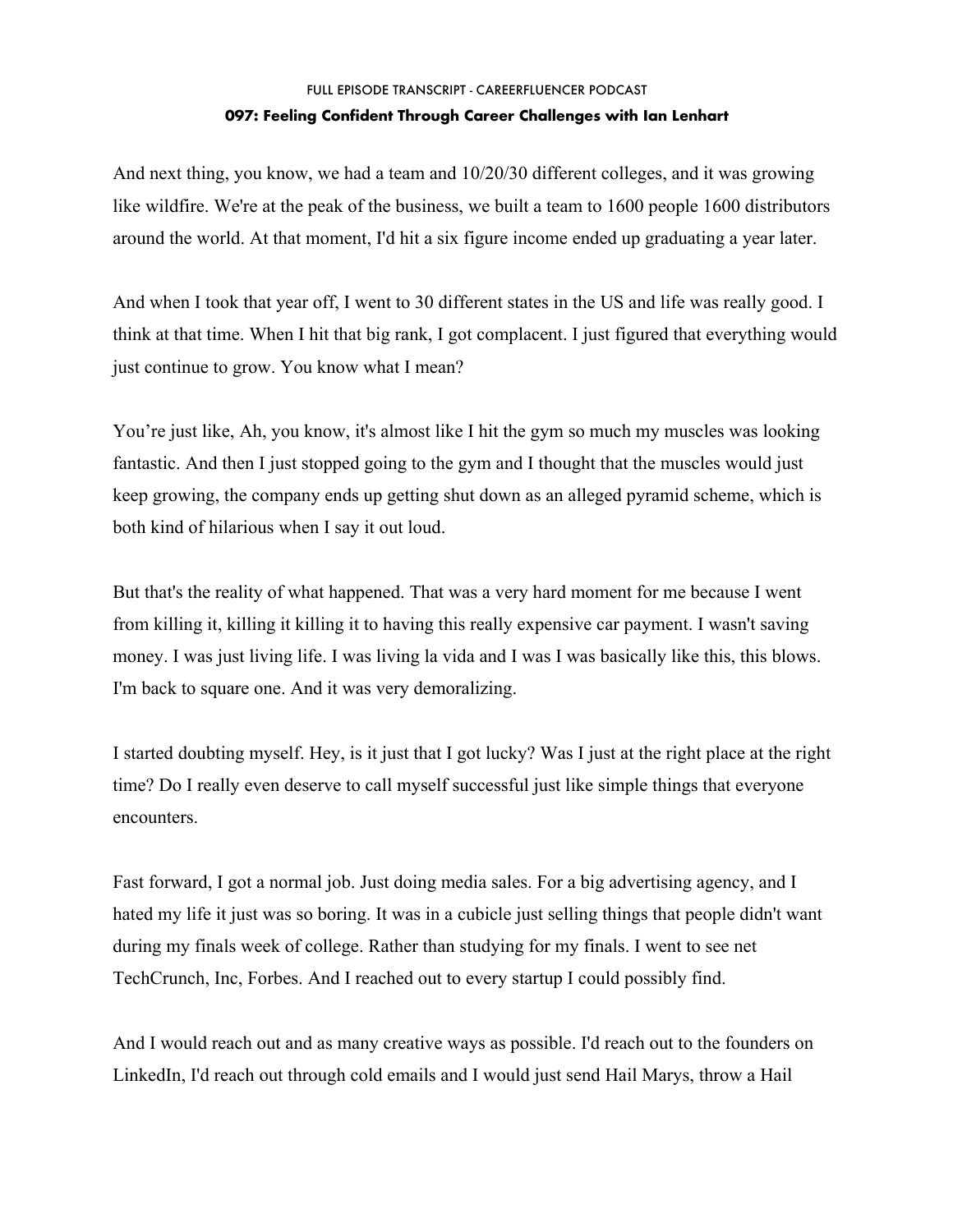Mary, see if someone catches them. And out of the probably 100 to 200 companies I reached out I got responses from about five of them.

And my pitch was like, Look, my name is Ian Lenhart. I have built this, you know, six figure business in college. I really want to get into the tech world I'll do whatever it takes, I'll work for free. And it hit home with this one company that I thought was really, really cool as a facial recognition doorbell. Eventually we get funded. I go to San Francisco to invite funded I mean, just we got into an accelerator program.

We went through this program and it was one of the most epic experiences again, we there was probably something around 25 or 30 companies representing about 16 different countries. So met these people from all over the world again. that's ultimately what led to me becoming fascinated with people's stories and starting my own podcast. I was living in a hostel in San Francisco, walking to work every day, you know, making barely enough money to pay for the hostel. I was so broke but I was killing it.

I'm out here in San Francisco. You know, I was hitting the snap the hitting the Instagram TV hard, you know, letting people know it was exciting. I figured I'm learning skills today that will set myself up for tomorrow.

And looking back five years it did just that the people in your life or in your life because you attracted to them, the opportunities in your life are in there because you attracted them. So naturally, I have a lot of connections of people that motivate me that inspire me that do big things. I only talk for the most part to people that are on the same path that are trying to make moves and, and are overall positive people.

If somebody is negative, if somebody just like, takes me off of my vibe I just naturally gravitate away from. It's like if you spend time with someone unmotivated and not passionate about hobbies and goals, it's feels like a hangover. And I just can't do that I need to I need to be fresh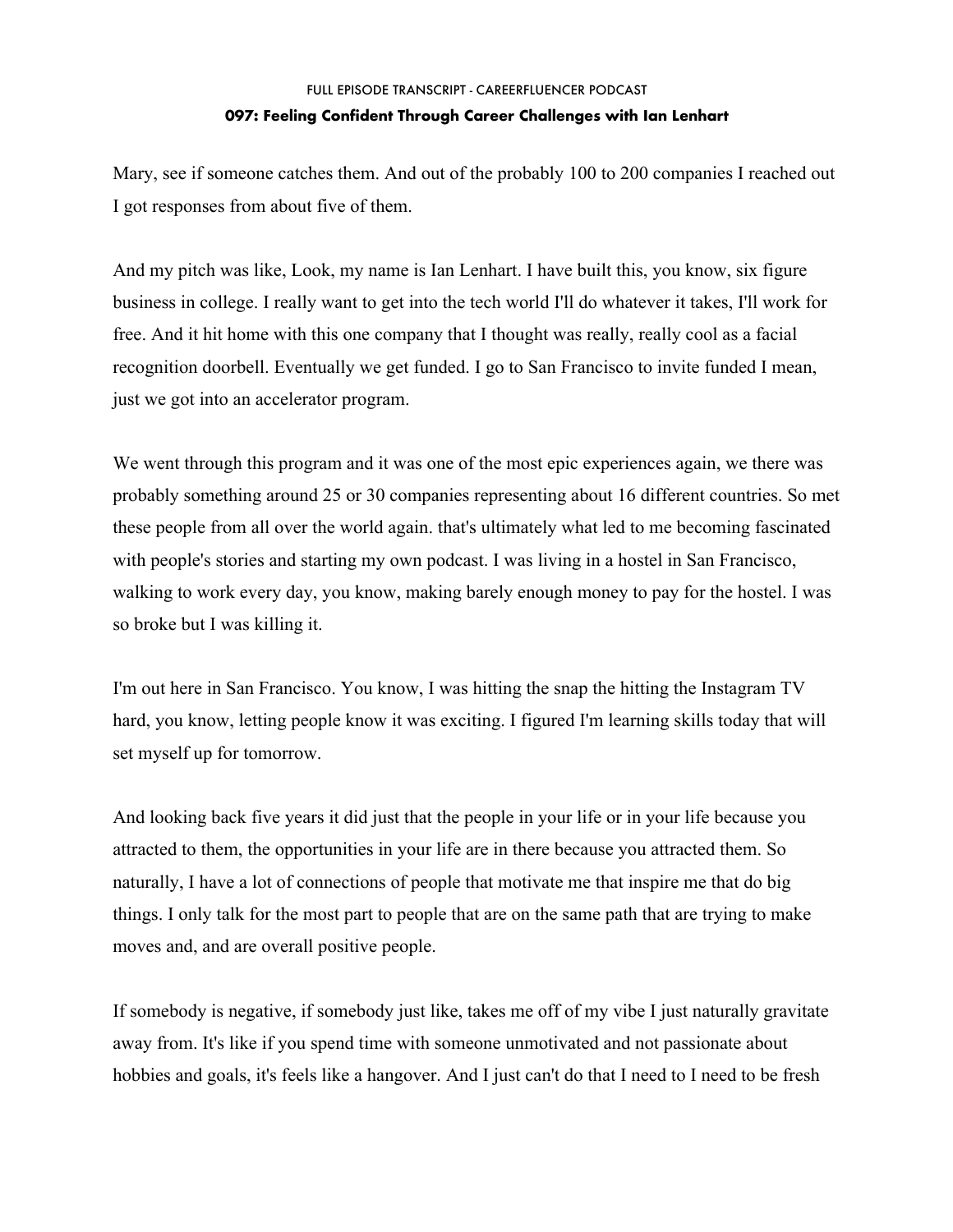and feel good about myself and which is why the people you surround yourself with is really important to the personal development thing anybody can do today.

If you're not listening to personal development, turn your car into your personal development little land and listen to these books while you're in the car instead of going to the gym and just like blasting linkin park like I always done my whole life. I now listen to audiobooks while I work out. Because it guarantees I'm going to get an hour in every single day.

Because what happens in these books is they teach you how to go from outside your comfort zone to making things happen. They teach you to stop being shy and overthinking and self doubt because we are our hardest critics, right? There's good things in life that are gonna make you smile and make you happy. Don't focus on all of the crappy negative, upsetting things that just make us terrible.

People don't focus on the negative drama, chances are the things you're worried about are not big deals. They're just like these fabrications we create in our mind and then have a frickin awesome squad, you got to surround yourself with good people you are what you attract. So if you operate on a high frequency and you're all about, you know, putting out that good energy, other people will naturally gravitate towards you.

Because there's good things happening right now. There's good things that are gonna occur today. If you don't have cool goals, then you're not going to get motivated to do them. So for me, a goal of walking and running again was amazing. I love just running I love just the fluidity of run I never appreciated running until I got taken away from me. Unfortunately, that's how life works.

When you stop pursuing answers you give up when you stop going for job interviews you give up when you stop trying you give up when, when you just you give up right you need to make a plan plans are the only thing that make us feel better. If your legs broken, you get put on a plan for recovery. And you don't feel as bad because you know one day it's going to be over, connect